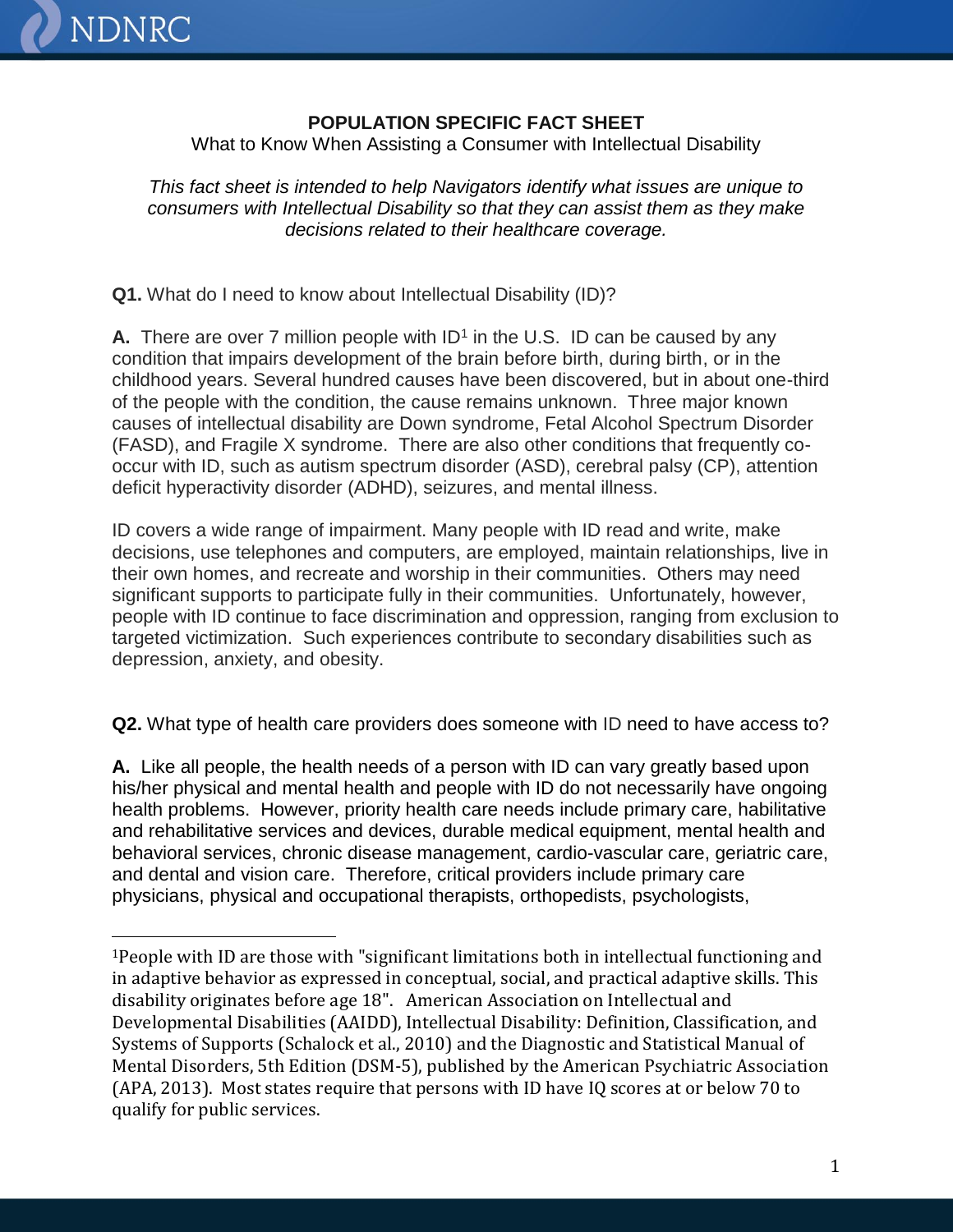

 $\overline{a}$ 

psychiatrists, social workers, cardiologists, geriatricians, dentists, orthodontists, and ophthalmologists, among others.

Unfortunately, there are relatively few health care professionals with specialized knowledge, training, or interest in working with people with ID. While many people with ID are able to access developmental pediatricians when they are children, it can be very difficult to find trained providers when they transition to adulthood. In a survey exploring the training of health care professionals, more than 80% of U.S. medical school students report receiving no clinical training regarding people with ID; more than 50% of medical and dental school deans report that graduates of their programs are simply "not competent" to treat people with ID.<sup>2</sup>

Learn about health considerations and recommendations for persons with specific types of ID at: <http://vkc.mc.vanderbilt.edu/etoolkit/>

**Q3.** What are some of the prescription needs that someone with ID may have?

**A.** While prescription needs vary by individual, people with ID may be more likely to need prescription medications to address seizures, depression, anxiety, muscle spasms, cardio-vascular problems, gastro-intestinal problems, and complications resulting from diabetes. People with ID may also need assistance in managing their medications; understanding when and how to take them; knowing what to do if a dose is missed; knowing how to get refills; and understanding the importance of following instructions. Some may need even more assistance with taking and handling prescription medications.

Learn about prescription medications at: <http://www.nationaldisabilitynavigator.org/ndnrc-materials/fact-sheets/fact-sheet-5/>

**Q4.** What type of therapies (physical, occupational, speech, etc.) and/or devices (durable, disposable, etc) would someone with ID potentially require?

**A**. People with ID frequently require a variety of therapies including physical, occupational, behavioral, and speech therapies depending on the individual. Also, because of more commonly co-occurring health and mobility problems than in the general population, people with ID may use a variety of health care devices including wheelchairs, prosthetics, and orthotics, in addition to home modifications such as ramps, lifts, and grab bars. Some may also require specialized nutritional supplements, feeding tubes, and incontinence supplies.

<sup>2</sup> Corbin S., Holder M., Engstrom K. Changing Attitudes, Changing the World: The Health and Health Care of People with Intellectual Disabilities, Washington, DC: Special Olympics International; 2005.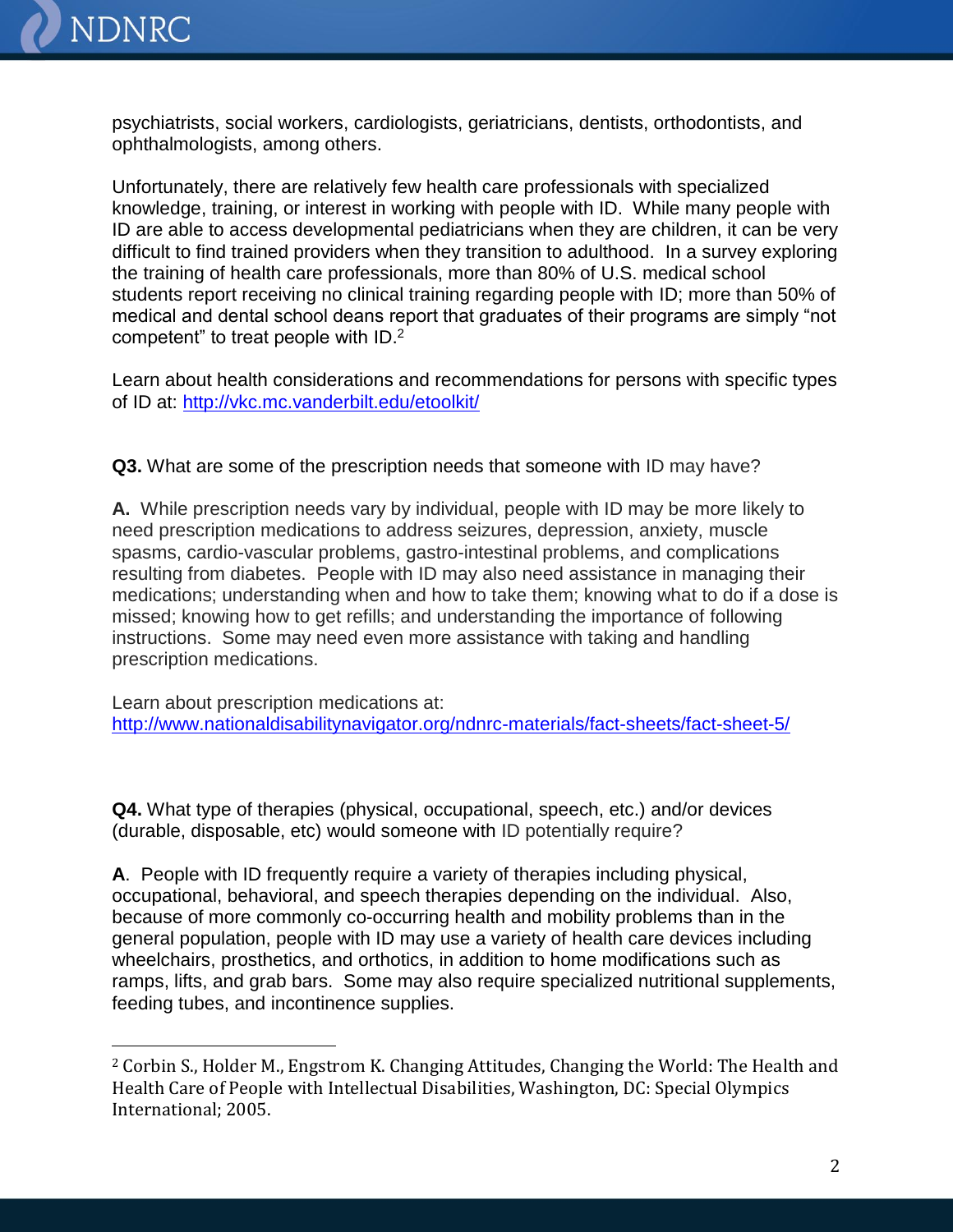

For more information on

- rehabilitation and habilitation services and devices, see: <http://www.nationaldisabilitynavigator.org/ndnrc-materials/fact-sheets/fact-sheet-4/>
- medical supplies, see: [http://www.nationaldisabilitynavigator.org/ndnrc](http://www.nationaldisabilitynavigator.org/ndnrc-materials/fact-sheets/fact-sheet-10/)[materials/fact-sheets/fact-sheet-10/](http://www.nationaldisabilitynavigator.org/ndnrc-materials/fact-sheets/fact-sheet-10/)

**Q5.** What other services and supports, which are not generally medically arranged therapies and devices, are typically required by persons with ID? Are these arranged and financed in some private health insurance plans or in some Medicaid programs?

**A.** Habilitation services, which many private health insurance plans have not traditionally provided, can be particularly helpful to people with ID who need therapies and other health services to acquire and maintain skills. Fortunately, health plans available through the Marketplace must offer habilitation services and devices as essential health benefits.

Habilitation focuses on helping an individual with ID attain, keep, or improve skills and functioning for daily living. Habilitation services may include physical, occupational, and speech-language therapy, various treatments related to pain management, and audiology and other services that are offered in both hospital and outpatient locations. Many different services, therapies, and supports are considered to be habilitation. For example, habilitation may include teaching someone with ID:

- basic social skills;
- fine motor skills to help dress themselves
- how to administer his/her own medication safely;
- about his/her rights to privacy;
- how to use a phone;
- how to ask a healthcare professionals questions and expect to get answers; and
- how to reliably report how they are feeling.

Currently, private health insurance outside of the Marketplace may limit the availability of habilitation services and some may refuse services that they view as habilitation. A few states, however, have mandates that require habilitation services for children.

People with ID also frequently need long-term services and supports. These fall into two general categories: 1) activities of daily living (ADLs) and 2) instrumental activities of daily living (IADLs). ADLs involve caring for and moving the body, such as walking, bathing, dressing, toileting, brushing teeth, and eating. IADLs include cooking, using the telephone or computer, shopping, keeping track of finances, and managing medication. People with ID often need assistance with IADLs due to their cognitive disability.

Medicaid is overwhelmingly the largest provider of long-term services and supports, including habilitation services. In 2012, Medicaid provided health coverage for 67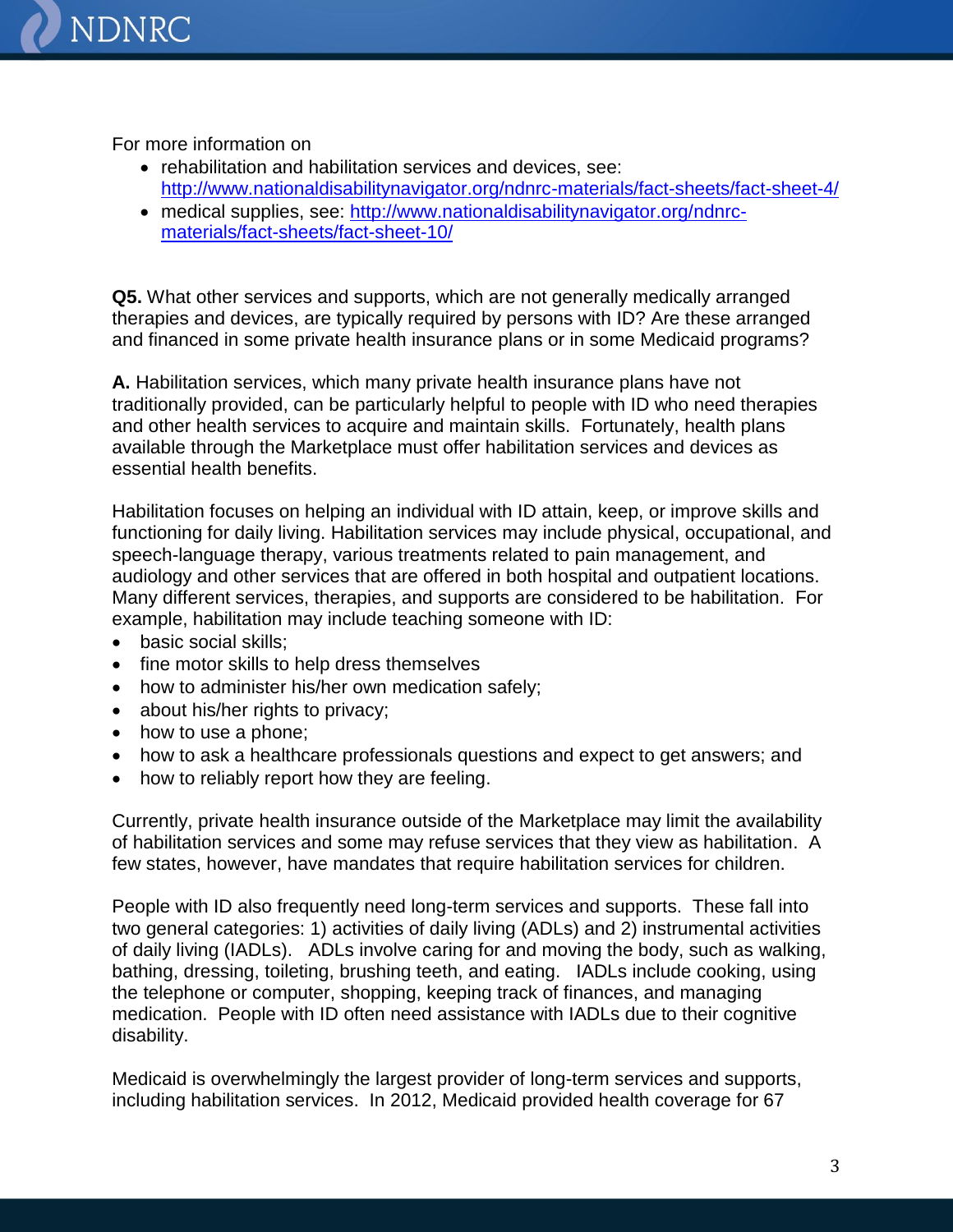

million low-income Americans, including 11 million persons with disabilities, according to Congressional Budget Office estimates.

**Q6.** Are there any other unique medical needs that someone with intellectual disability should consider when evaluating a health plan?

**A.** It depends on the individual and whether he/she has additional health concerns or disabilities that may need to be taken into account.

**Q7.** Are there any type of accommodations I should consider when I'm planning to meet with someone with intellectual disability?

**A**. People with ID may have difficulty with complex or abstract information. Therefore, you should use simple language, concrete terms, and give clear examples. For example, "oral health" should be described as problems with your mouth, such as when your teeth hurt. Similarly, a podiatrist should be described as a doctor that helps you with your feet.

You should also avoid "yes/no" questions, such as "do you understand the difference between these two plans?" It is better to say, "How would you say these two plans are different?" to verify that the person truly understands the difference. Information should also be made available in writing so that the person can reinforce his or her understanding after a consultation.

Most people with ID can and do make their own decisions, including those that relate to health care. Under the law, people are presumed to be mentally competent unless a

court has declared them incompetent. Therefore, you should assume that the person with ID has the right to make his or her own health care decisions unless you are informed that he/she has been declared incompetent. The courts appoint guardians (also called conservators in some states) to make decisions for people who are declared incompetent. However, even individuals who have guardians should be included and empowered to the extent possible in their health-care choices. An alternative approach, supported decision making, is a favored emerging approach in the disability community.

*"Whenever I go into the doctor's office... they talk to the people that bring me. But it's my life and it's my illness.... Can you respect me enough to talk to me?"*

Adult woman with ID Excerpt from *[Current State of Health](http://www.ncd.gov/publications/2009/Sept302009#Health Status)  [Care for People with Disabilities](http://www.ncd.gov/publications/2009/Sept302009#Health Status)*, 2009. National Council on Disability

Learn more about:

- supported decision making at: <http://supporteddecisionmaking.org/>
- health care for adults with intellectual and developmental disabilities at: <http://vkc.mc.vanderbilt.edu/etoolkit/> &<http://www.iddhealthtraining.org/>